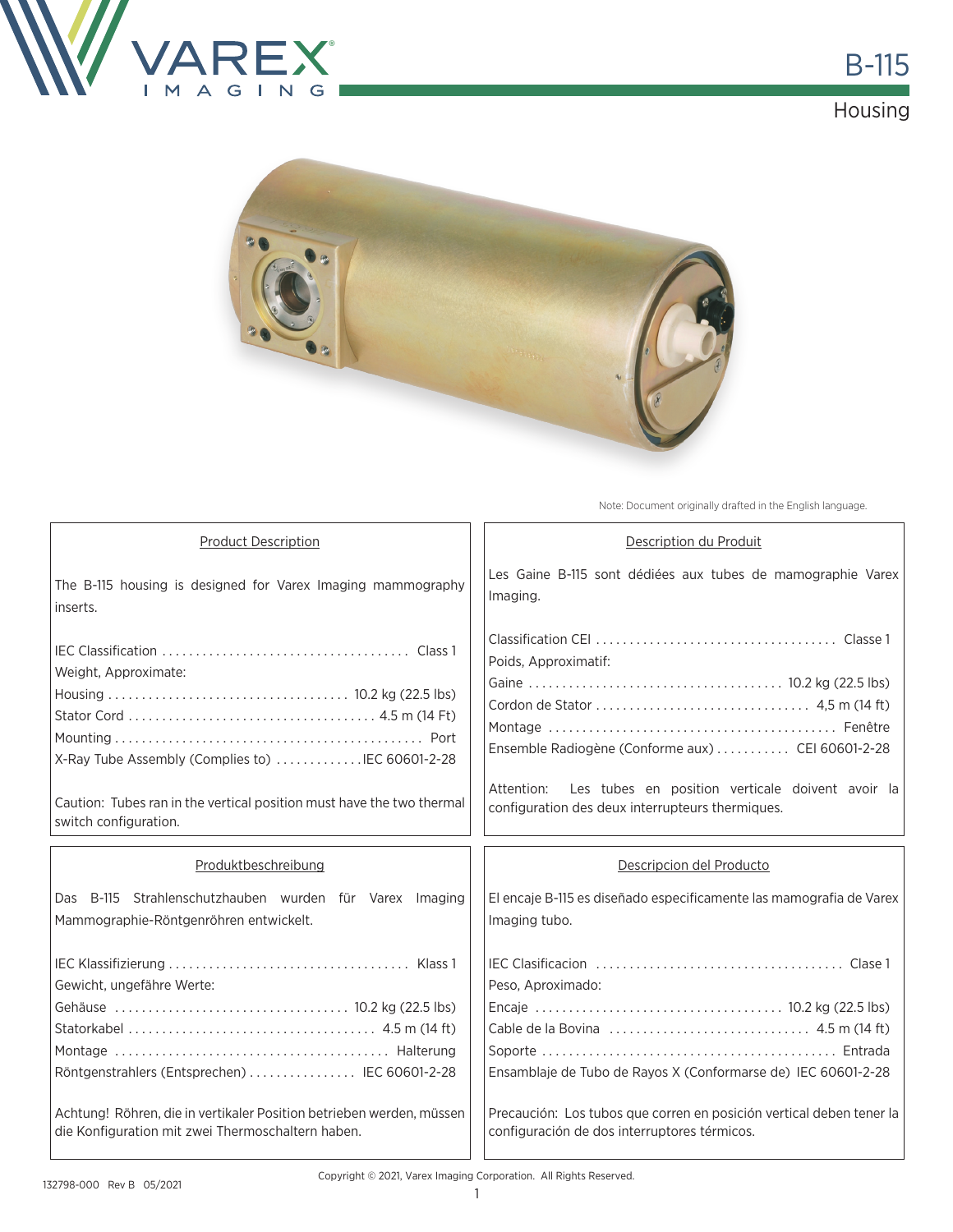

| <b>Product Description</b>                                                          | Description du Produit                                                                    |
|-------------------------------------------------------------------------------------|-------------------------------------------------------------------------------------------|
| Nominal X-ray Tube Voltage                                                          | Tension nominale                                                                          |
|                                                                                     |                                                                                           |
|                                                                                     | Entre Anode et Masse Maximum  39 - 49 kV                                                  |
| Grid Control Voltages: (If Applicable)                                              | Potentiel de controle de grille (Si Nécessaire)                                           |
|                                                                                     |                                                                                           |
|                                                                                     |                                                                                           |
| Nominal Continuous Input Power                                                      | Continue nominale Puissance d'entrée                                                      |
| Horizontal 100 Watts (135 HU/sec) IEC 60613:2010                                    |                                                                                           |
|                                                                                     |                                                                                           |
|                                                                                     |                                                                                           |
| X-Ray Tube Assembly                                                                 | Ensemble Radiogène                                                                        |
| Permanent Filtration  0.63 mm Be IEC 60522/1999                                     | Filtre non amovible  0,63 mm Be CEI 60522/1999                                            |
| (0.0mm Al/49 kV)                                                                    | (0.0mm Al/49 kV)                                                                          |
|                                                                                     | Technique de mesure du courant de fuite  49 kV, 2,0 mA                                    |
| Cable Receptacles  Non Federal Standard                                             | Embout de Cables  Sans Federal Standard                                                   |
| 55 kV - Rating                                                                      | 55 kV - évaluation                                                                        |
|                                                                                     |                                                                                           |
|                                                                                     |                                                                                           |
| Rating - 10A @ 240VAC                                                               | évaluation - 10A @ 240VAC                                                                 |
| Second Thermal Switch for Vertical Applications                                     | Deuxième interrupteur thermique pour applications verticales<br>évaluation - 10A @ 240VAC |
| Rating - 10A @ 240VAC                                                               |                                                                                           |
|                                                                                     | Limites de Température Pour le Transport de Pour L'Emmasinage                             |
| Temperature Limits for Storage and Transportation  -10°C to 75°C                    |                                                                                           |
|                                                                                     |                                                                                           |
|                                                                                     |                                                                                           |
| Produktbeschreibung                                                                 | Descripcion del Producto                                                                  |
| Nennspannung                                                                        | Tensión nómina del tubo de rayos X                                                        |
|                                                                                     |                                                                                           |
|                                                                                     |                                                                                           |
| Gittersteuerspannungen (Im Anwendunsfall)                                           | Voltaje de Rejillas Controlada (Si-es aplicable)                                          |
| Typische Vorspannung für brennfleck  -5 zu -100 Vdc                                 |                                                                                           |
| Maximale Wärmespeicherkapazität des Stahlergehäuses                                 | Contenido de calor máximo del conjunto de tubo de Rayos X                                 |
|                                                                                     |                                                                                           |
| Kontinuierliche Eingangs-Nennleistung                                               | Potencia nominal de entrada continua                                                      |
| Horizontal 100 Watts (135 HU/sec) IEC 60613:2010                                    |                                                                                           |
|                                                                                     |                                                                                           |
|                                                                                     |                                                                                           |
| Eigenfilterwert des Röntgenstrahlers  0.63 mm Be IEC 60522/1999<br>(0.0mm Al/49 kV) | Filtración Permanente del Ensamblaje de Tubos para Rayos X<br>(0.0mm Al/49 kV)            |
|                                                                                     |                                                                                           |
| Hochspannungsbuchsen  Ohne Federal Standard                                         | Cable de Receptaculos  No Federal Standard Cable                                          |
| 55 kV - bewerten                                                                    | 55 kV - clasificación                                                                     |
|                                                                                     |                                                                                           |
|                                                                                     |                                                                                           |

Copyright © 2021, Varex Imaging Corporation. All Rights Reserved.

Leistung - 10 A @ 240VAC

Leistung - 10A @ 240VAC

Zweiter Thermoschalter für vertikale Anwendungen

. 85°C ±3°C (185°F ±5.4°F)

Umgebungstemperaturgrenzen für den Betrieg .............. 5°C zu 40°C Temperaturgrenzen für Aufbewahrung und Transport ....... -10°C zu 75°C Feuchtigkeit . 10% zu 90% Atmosphärischer Druck . 70 kPa zu 106 kPa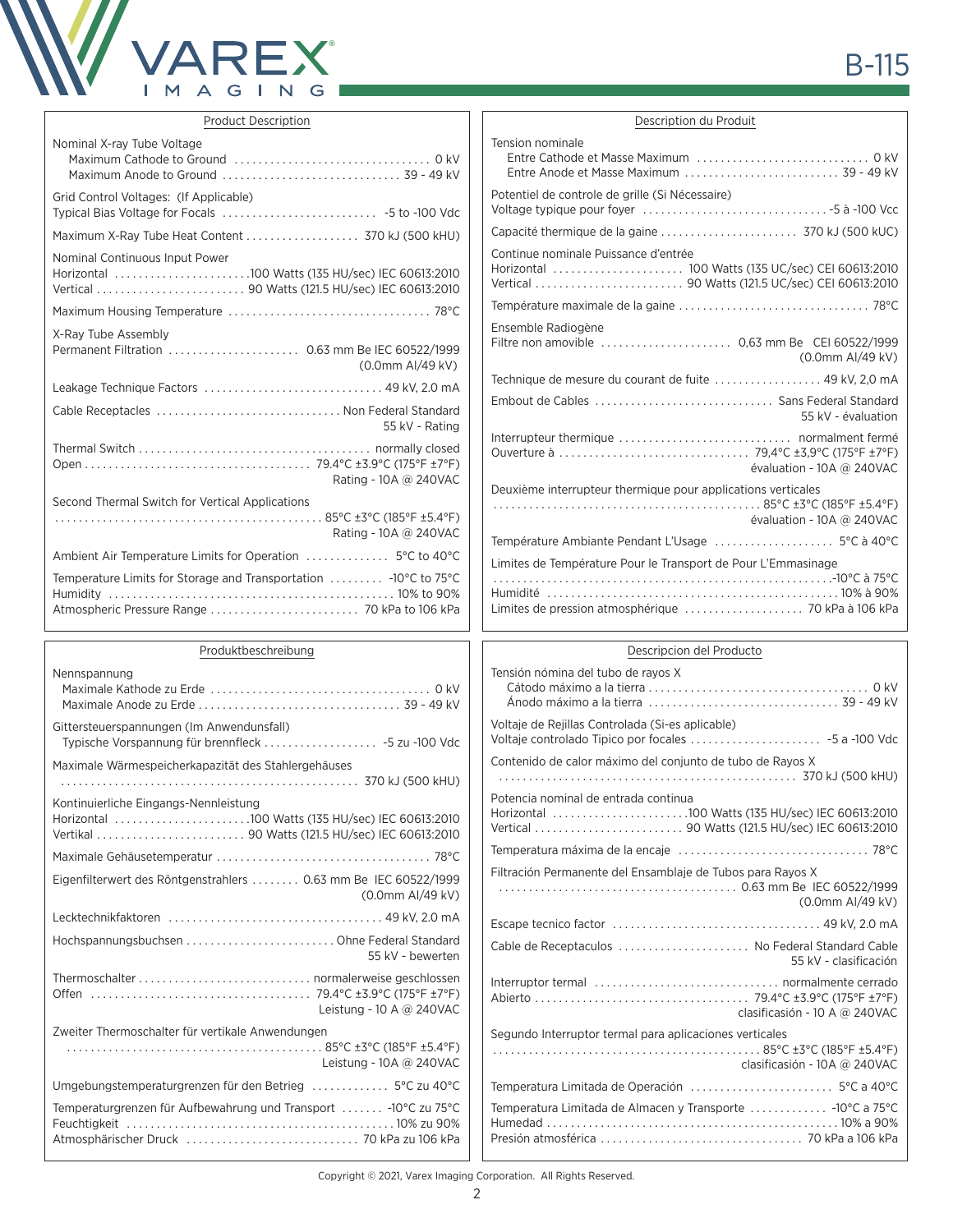

Housing Outline Drawing Dessin d' Encombrement de la Gaine Masszeichnungen für dss Gehäuse Esquema Detallado del Encaje

**Note 1** Dimensions listed are for the standard port boss Metric M6 X 1.0 available upon request

**M-101, M-101G, M-107, M-131, M-141,** 

**STANDARD/METRIC PORT BOSS** DIM. F = 2.97 INCHES [75.4mm] DIM I = 1.85 INCHES [47mm]

DIM. F = 3.20 INCHES [81.3mm] DIM. I = 2.08 INCHES [52.8mm]

**M-141G, M-143, RAD-85S**

**EXTENDED PORT BOSS**

Note: Dimensions in [mm] Inches Remarque: Dimensions en [mm] Pouces Hinweis: Abmessungen in [mm] Zoll Nota: Dimensiones en [mm] Pulgadas

# **Note 2 PORT BOSS DIMENSION For Determining Focal Spot to Port Distance**

Distance du Focales Suivantes de la Fenêtre Abmessung Halterungscher Abstand Brennfleck zu Strahlenaustrittsfenster Dimensiones de la Portales Patrón Punto Focal a la Distance de la Abertura Dimensiones de la Portales

#### **M-145, M-147, M-147SP**

**EXTENDED PORT BOSS**

**STANDARD/METRIC PORT BOSS** DIM. F = 2.97 INCHES [75.4mm] DIM. I = 1.74 INCHES [44.2mm]

DIM. F = 3.20 INCHES [81.3mm] DIM. I = 1.97 INCHES [50.0mm]

## **M-105SP, M-109, M-149**

#### **STANDARD/METRIC PORT BOSS** DIM. F = 2.97 INCHES [75.4mm]

DIM. I = 1.66 INCHES [42.2mm] **EXTENDED PORT BOSS** DIM. F = 3.20 INCHES [81.3mm]

DIM. I = 1.89 INCHES [48mm]

#### **BIANGULAR INSERTS M-113 Series, M-171**

**STANDARD/METRIC PORT BOSS** DIM. F = 2.97 INCHES [75.4mm] DIM. I = Refer to Drawing

#### **EXTENDED PORT BOSS**

DIM. F = 3.20 INCHES [81.3mm] DIM. I = Refer to Drawing

### **BIANGULAR INSERTS**



 $[65.1]$ <br>2.56







Cathode / Cathode / Kathode / Cátodo Stator and Filament Connector Connecteur Stator et Filament  $[16.5]$ Statoranschnluß und Heizstromanschluß 0.65 Conector de la Bovina y filamentos  $\begin{array}{c} \left[ 28.4\right] \\ 1.12 \end{array}$ T  $[19.1]$  $0.75$ Anode / Anode / Anoden / Ánodo High Voltage Connector Connecteur haute tension Hochspannungskabel Conector de alto voltaje

Rayo Central y Punto de Referencia

#### Copyright © 2021, Varex Imaging Corporation. All Rights Reserved.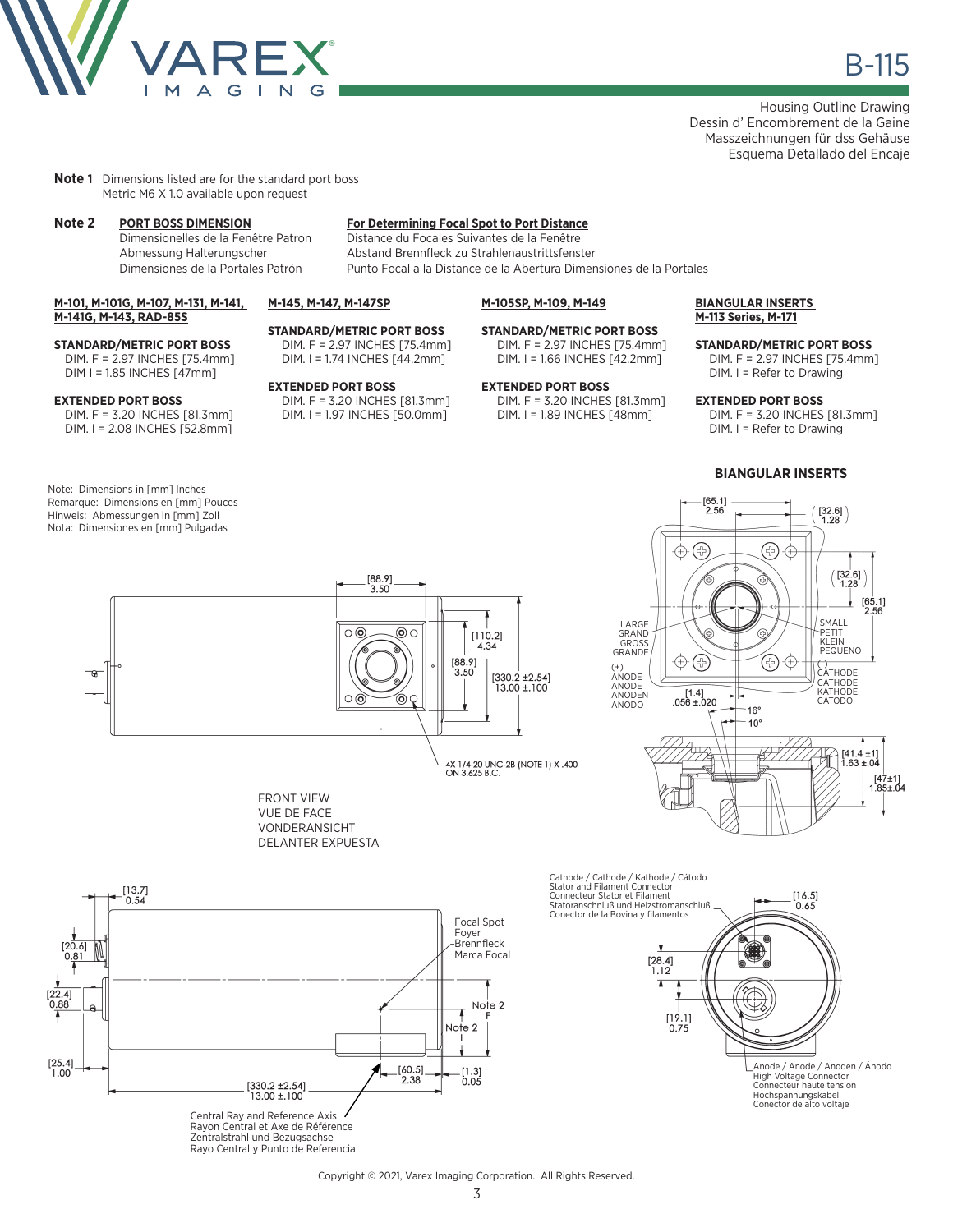



GRN/YEL

\*\*Second thermal switch for vertical applications only, installed at top of housing (cathode side)

\*\* Second interrupteur thermique pour les applications verticales uniquement, installé sur le dessus du boîtier (côté cathode)

\*\*Zweiter Thermoschalter nur für vertikale Anwendungen, installiert an der Oberseite des Gehäuses (Kathodenseite) \*\*Segundo interruptor térmico sólo para aplicaciones verticales, instalado en la parte superior de la carcasa (lado del cátodo)

| "STD" Stators                                                        | Stator "STD"                                                     | "STD" Stator                                                           | "STD" Bovina                                                           |                                                          |
|----------------------------------------------------------------------|------------------------------------------------------------------|------------------------------------------------------------------------|------------------------------------------------------------------------|----------------------------------------------------------|
| Black/White<br>Black/Green<br>Green/White<br>180 Hz Cap<br>60 Hz Cap | Noir/Blanc<br>Noir/Vert<br>Vert/Blanc<br>180 Hz Cap<br>60 Hz Cap | Schwarz/Weiss<br>Schwarz/Grün<br>Grün/Weiss<br>180 Hz Cap<br>60 Hz Cap | Negro/Blanco<br>Negro/Verde<br>Verde/Blanco<br>180 Hz Cap<br>60 Hz Cap | 16 Ω<br>$66 \Omega$<br>50 $\Omega$<br>$6 \mu F$<br>30 uF |

| <b>Stator Power:</b><br>Time to full speed of the anode is a function of<br>the power rating of the "starter" and the weight/<br>diameter of the anode. All Varex Imaging stator<br>types are rated for regular speed and high speed<br>starters. Time to full speed of 71mm and 77mm<br>anode series tubes is between 1.3 and 2.0 seconds.<br>Immediately following high speed anode rotation,<br>the rotor speed must be reduced to 4000 r/min<br>or less within 10 seconds using a suitable dynamic<br>braking device.<br>No more than two high speed starts per minute are |                                    | Puissance du stator:<br>Le temps nécessaire à la montée en pleine vitesse<br>est fonction de la puissance du démarreur et du<br>poids/diamétre del'anode. Tous les stators Varex<br>Imaging sont prévus pour une vitesse normale et<br>pour une vitesse rapide. Le temps de démarrage<br>des tubes de la série 71mm et 77mm anode se situe<br>entre 1.3 et 2.0 secondes.<br>Immédiatement aprés la rotation à 4000 t/min ou<br>moins en 10 secondes en utilisant un système de<br>freinage dynamique approprié.<br>Pas plus de deux demarrages rapides par minute<br>sont autorisés. |                                                                                                       | Statorleistung:<br>Die Zeitspanne bis zur vollen Geschwindigkeit<br>des Anodentellers ist eine Funktion aus der<br>Nennleistung des Anlaufgerätes und Gewichtes<br>bzw. Durchmessers des Tellers. Alle Varex Imaging<br>Stator sind für hoch- und normaltourigen Betrieb<br>ausgelegt.<br>Die Anlaufzeit bis zur maximalen Drehzahl des<br>Anodentellers der 71mm und 77mm Anoden<br>Röntgenröhren liegt zwischen 1.3 und 2.0 Sekunden.<br>Unter Verwendung einer geeigneten Anogenbremse<br>muß die Drehzahl nach hochtourigem Betrieb<br>unmittelbar auf weniger als 4,000 U/min reduziert<br>werden. |                                                                                                         | Poder de la Bovina:<br>La velocidad maxima del anodo giratorio es<br>obtenida por el poder del arrancador y es<br>relacionado con el peso y diametro del anodo.<br>Todos las bovinas de Varex Imaging son usadas<br>con velocidad regular y velocidad alta al principio.<br>Toma entre 1.3 y 2.0 segundos para obtener la<br>velocidad alta del anodo giratorio para las tubos la<br>serie de 71mm y 77mm anodo.<br>Immediatamente despues de obtener la velocidad<br>alta del anodo giratario, la velocidad del rotador<br>debe der reducida a 4000 r/min ó menos en 10<br>segundos usado un sistema dunamico y apropiado<br>para reducir la velocidad. |                                                                                                                                                                                       |                                                                                   |                                                                                    |                                                                                                                                                                                                 |
|--------------------------------------------------------------------------------------------------------------------------------------------------------------------------------------------------------------------------------------------------------------------------------------------------------------------------------------------------------------------------------------------------------------------------------------------------------------------------------------------------------------------------------------------------------------------------------|------------------------------------|--------------------------------------------------------------------------------------------------------------------------------------------------------------------------------------------------------------------------------------------------------------------------------------------------------------------------------------------------------------------------------------------------------------------------------------------------------------------------------------------------------------------------------------------------------------------------------------|-------------------------------------------------------------------------------------------------------|---------------------------------------------------------------------------------------------------------------------------------------------------------------------------------------------------------------------------------------------------------------------------------------------------------------------------------------------------------------------------------------------------------------------------------------------------------------------------------------------------------------------------------------------------------------------------------------------------------|---------------------------------------------------------------------------------------------------------|----------------------------------------------------------------------------------------------------------------------------------------------------------------------------------------------------------------------------------------------------------------------------------------------------------------------------------------------------------------------------------------------------------------------------------------------------------------------------------------------------------------------------------------------------------------------------------------------------------------------------------------------------------|---------------------------------------------------------------------------------------------------------------------------------------------------------------------------------------|-----------------------------------------------------------------------------------|------------------------------------------------------------------------------------|-------------------------------------------------------------------------------------------------------------------------------------------------------------------------------------------------|
| permissible.<br>Starter:<br>50/60 Hz<br>150/180 Hz<br>NOTE:<br>to Filament Common (Pin 8).                                                                                                                                                                                                                                                                                                                                                                                                                                                                                     | Start<br><b>115 VAC</b><br>230 VAC | Run<br>45 VAC<br>90 VAC<br>For non gridded operation connect Grid Pin (Pin 5)                                                                                                                                                                                                                                                                                                                                                                                                                                                                                                        | Tension de démarrage:<br>50/60 Hz<br>150/180 Hz<br><b>REMARQUE:</b><br>(Terminaux 5)<br>(Terminaux 8) | 115 alternatif au démarrage<br>45 alternatif en maintien<br>230 alternatif au démarrage<br>90 alternatif en maintien<br>L'utilisation sans controle de grill: Grille Terminaux<br>Filament<br>Neutre<br>connecter                                                                                                                                                                                                                                                                                                                                                                                       | Minute zulässig.<br>Spannungen:<br>50/60 Hz<br>150/180 Hz<br><b>ANMERKUNGEN:</b><br>Neutral (Klemmen 8) | Anlauf<br><b>115 VAC</b><br><b>230 VAC</b>                                                                                                                                                                                                                                                                                                                                                                                                                                                                                                                                                                                                               | Es sind nicht mehr als zwei Hochleistungsstarts pro<br>Weiterlauf<br>45 VAC<br>90 VAC<br>Der technische Betrieb ohne Gittereuerspannungen<br>Klemmen (Klemmen 5) verbindung Heizstrom | Voltage de la Obtenida:<br>50/60 HZ<br>150/180 Hz<br><b>NOTA:</b><br>(Terminal 8) | no mas de dos (2) veces por minuto.<br><b>Empezar</b><br><b>115 VAC</b><br>230 VAC | El rotador no debe ser expuesto a velocidades altas<br><b>Funcionar</b><br>45 VAC<br>90 VAC<br>La operación sin Rejillas Controlado: Rejillas<br>Terminal (Terminal 5) conectar Filamento Común |

Stator Ratings and Characteristics Spécificités et Caractéristiques du Stator Statornennleistungen und Merkmale Caracteristicas y Clarificacion de la Bovina

| 1<br>Green            | Phase Shift                |
|-----------------------|----------------------------|
| Vert                  | Changement de Phase        |
| Grün                  | Hilfsphase                 |
| Verde                 | Cambio de Fase del Estator |
|                       |                            |
| 2 Black               | Phase                      |
| Noir                  | Phase                      |
| Schwarz               | Phase                      |
| Negro                 | Fase                       |
|                       |                            |
| 3 White               | Common                     |
| <b>Blanc</b><br>Weiss | Neutre                     |
| Blanco                | Neutral<br>Común           |
|                       |                            |
| 4 Green/Yellow        | <b>Housing Ground</b>      |
| Vert/Jaune            | Masse de la Gaine          |
| Grün/Gelb             | Masse des Gehäuses         |
| Verde/Amerillo        | Encaje a Tierra            |
|                       | Grid                       |
| 5 Orange<br>Orange    | Grille                     |
| Orange                | Gitter                     |
| Anaranjado            | Rejillas                   |
|                       |                            |
| 7 White/Black         | Small Filament             |
| Blanc/Noir            | Filament Petit             |
| Weiss/Schwarz         | Glüfaden Klein             |
| Blanco/Negro          | Filamento Pequeño          |
| 8 Red                 | Common Filament            |
| Rouge                 | <b>Filament Neutre</b>     |
| Rot                   | Glüfaden Neutral           |
| Rojo                  | Filamento Común            |
|                       |                            |
| 9 Red/Black           | Large Filament             |
| Rouge/Noir            | <b>Filament Grand</b>      |
| Rot/Schwarz           | Glüfaden Gross             |
| Rojo/Negro            | Filamento Largo            |

Stator Drive Frequency Fréquence d'entraînement du stator Statorantrieb Frequenz Frecuencia de la impulsión del estator

> 50 Hz 60 Hz 150 Hz 180 Hz

RPM

2800 - 3000 3400 - 3600 8500 - 9000 9500 - 10,800

Copyright © 2021, Varex Imaging Corporation. All Rights Reserved.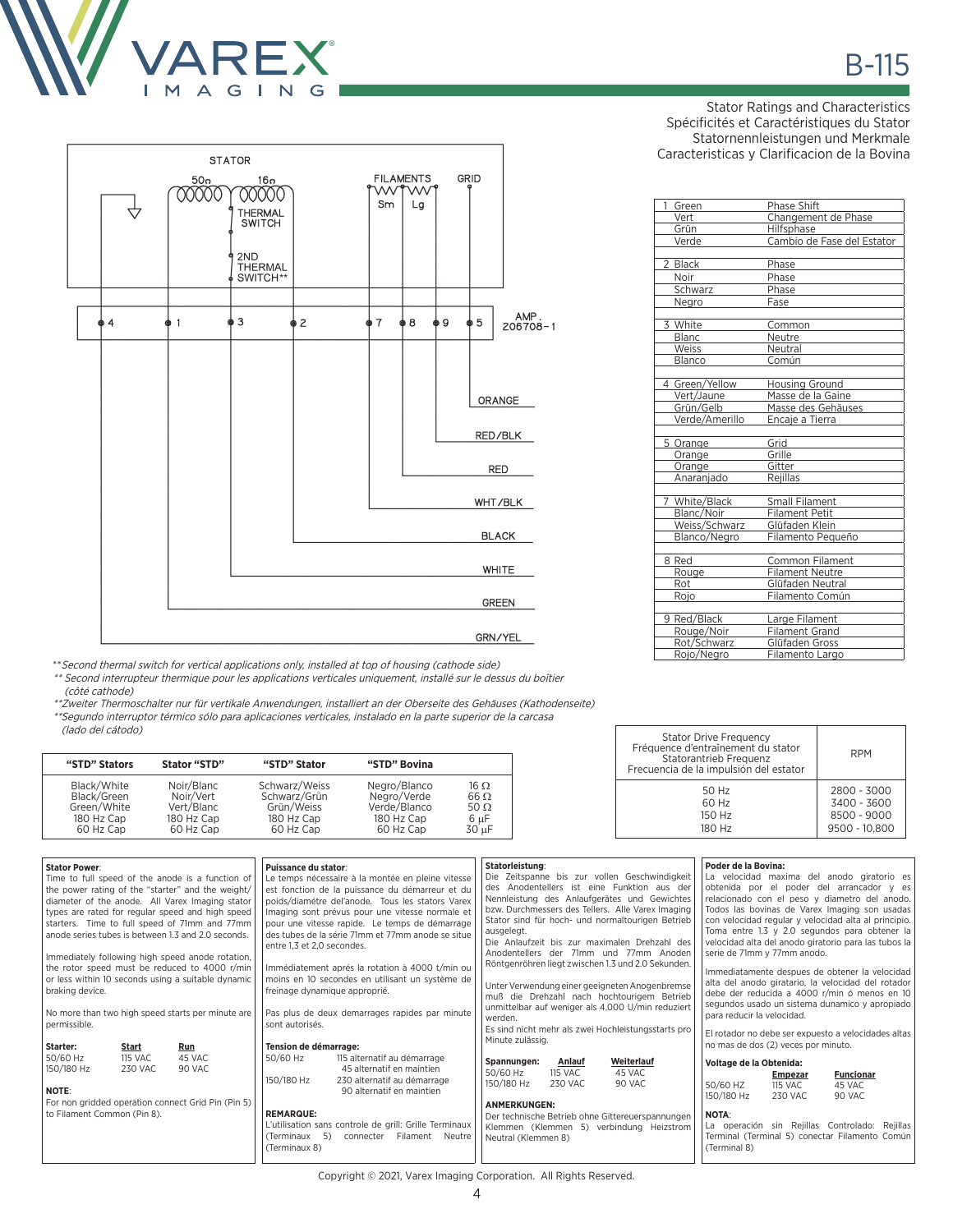

X-ray Tube Assembly Heating and Cooling Curve Abaque de Échauffement Refroidissement de l'ensemble Röntgenstrahler Erwärmungs- und Abkühlkurven Curvas de calentamiento / enfriamento de la unidad radiogena

**Temperature Limits - Horizontal Applications Limites de température - Applications horizontales Temperaturgrenzwerte - Horizontale Anwendungen Límites de temperatura - Aplicaciones horizontales**